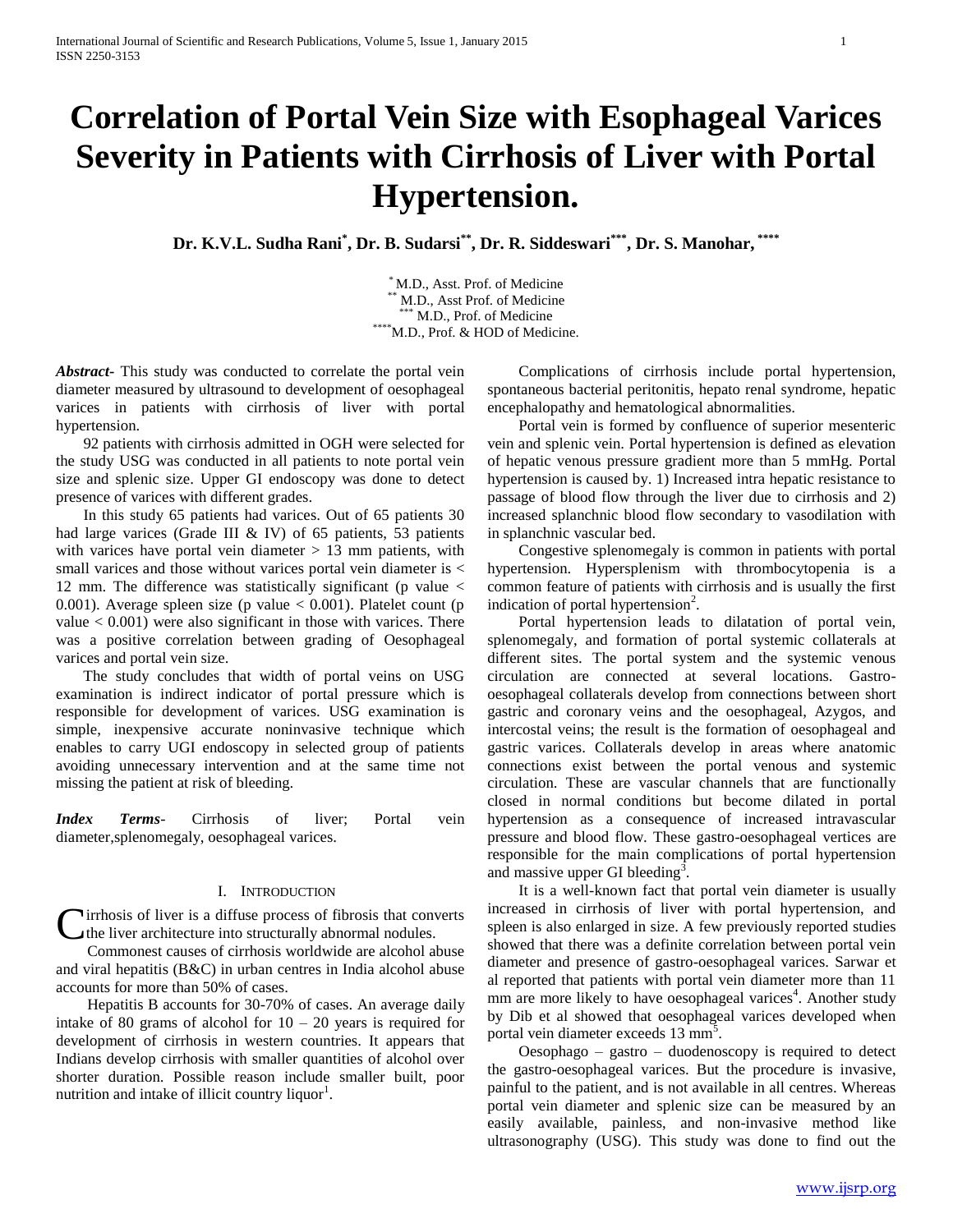correlation between the portal vein diameter and splenic size with the development of gastro - oesophageal varices.

 Patients with moderate to severe liver dysfunction irrespective of size of varices should receive prophylaxis with long term H2 blockers propronolol or nadalol (non -selective beta blockers) which reduce the portal pressure by splenic vaso constriction $6,7$ 

# II. MATERIAL AND METHODS

 **Patients attending for OP and IP in the Department of Medicine, Osmania Medical College / Osmania General Hospital, Hyderabad were selected for the study.** 

 **Either previously diagnosed or newly diagnosed cases with cirrhosis of liver were taken for the study. The following cases with portal hypertension were excluded from the study.** 

- 1. Patients suffering from grade III and grade IV encephalopathy
- 2. Patients with previous history of portal hypertensive bleeding
- 3. Patients on previous or current treatment with beta blockers, Diuretics or other vaso active drugs.
- 4. Patients with previous history of sclerotherapy or banding for esophageal varices.

 92 patients of cirrhosis were included for the study, important features in the history including alcohol intake, appetite, jaundice, swelling of abdomen, altered sensorium, unconsciousness and occupational history were taken. Unconscious patients and patient with altered sensorium were not taken into the study. Thorough clinical examination was done to assess pallor, jaundice, edema, engorged neck veins, pulse and blood pressure was done. Gastrointestinal system was clinically examined for size of the spleen, liver span, fluid thrill and presence of enlarged veins on the abdomen. Investigations like routine blood picture including platelet count, liver function test, prothrombin time and INR were recorded. Ultrasonography was performed in all cases and diameter of portal vein in mm and spleen size cm was recorded. Upper Gastro intestinal was done to locate the varices.

#### **Spleen size measurement**

 Spleen size measured ultrasonographically by placing the patient in supine position, using 2-5 MHz curvilinear transducer in the coronal plane of section posteriorly in one of the lower left intercostal spaces. The patient was examined in various degrees of inspiration to maximize the window to the spleen. The average adult spleen measures 12 cms in length and parenchyma is homogenous and with uniform echogencity when spleen enlarges

it becomes more echogenic splenomegaly commonly accompanies portal hypertension. A maximum measurement exceeding 13 cms indicates splenomegaly.

# **Measurement of portal vein Diameter**

 The portal vein size is assessed using ultrasonography along long axis of the portal vein respiration and patient position affect the size of portal vein. Hence the diagnostic measurements must be standardized by examining the patient in supine position with quite a respiration.

#### **Upper GI Endoscopy**

 Endoscopy was performed in Department of Gastroenterology in patients included for study to look for esophageal varices and other associated signs of portal hypertension and grading of esophageal varices was done using

**Grade 1:** Small varices without luminal prolapse.

 **Grade2:** Moderate sized varices showing luminal prolapse with minimal obscuring of the gastro oesophageal junction

 **Grade3:** Large varices showing luminal prolapse subsequently obscuring the gastro oesophageal junction.

 Grade4: Very large varices completely obscuring the gastro oesophageal junction.

#### **Statistical Analysis**

 Results were analysed by statistical methods like average standard deviation and Pearson's correlation co-efficient.

 The total no. of patients in the present study were 92. Male to Female ratio 65 / 27 (3.6:1)

 Most of the cases had alcohol abuse as the cause of cirrhosis, cirrhotic with HBV 9.78% of total cases. HCV present in 2.17% of cases only .One female had Wilson's disease. Based on physical examination hematological and biochemical parameters 30 patients are child pugh class A, 62 patients are child pugh Class B. Among the 92 patients 65 patients had esophageal varices and 27 patients are without varices. Out of 65 patients 9 patients have Grade I, 26 patients have Grade II, 23 patients have Grade III and 4 patients have Grade IV varices.

 Cut off value of 75% for prothrombin activity taken into consideration, 46 out of 65 (70.77%) patient with varices have prothrombin activity  $<$  75%, 25 out of 30 (83%) patient with large varices have prothrombin activity < 75%.

 Cut off value of 1,40,000 /mcl were platelet count taken into consideration. 54 out of 65 patients (83%) with varices found to have platelet count <1,40,000 / mcl, 28 out of 30 patients (93%) found to have platelet count  $< 1,40,000$ /mcl.

 When cut off value for spleen size taken as 15 cm, 45 patients out of 65 patients (69%) with varices found to have Spleen size  $> 15$  cm. 25 patients out of 30 patients (83%) with large varices found to have spleen size  $\geq$  15 cm.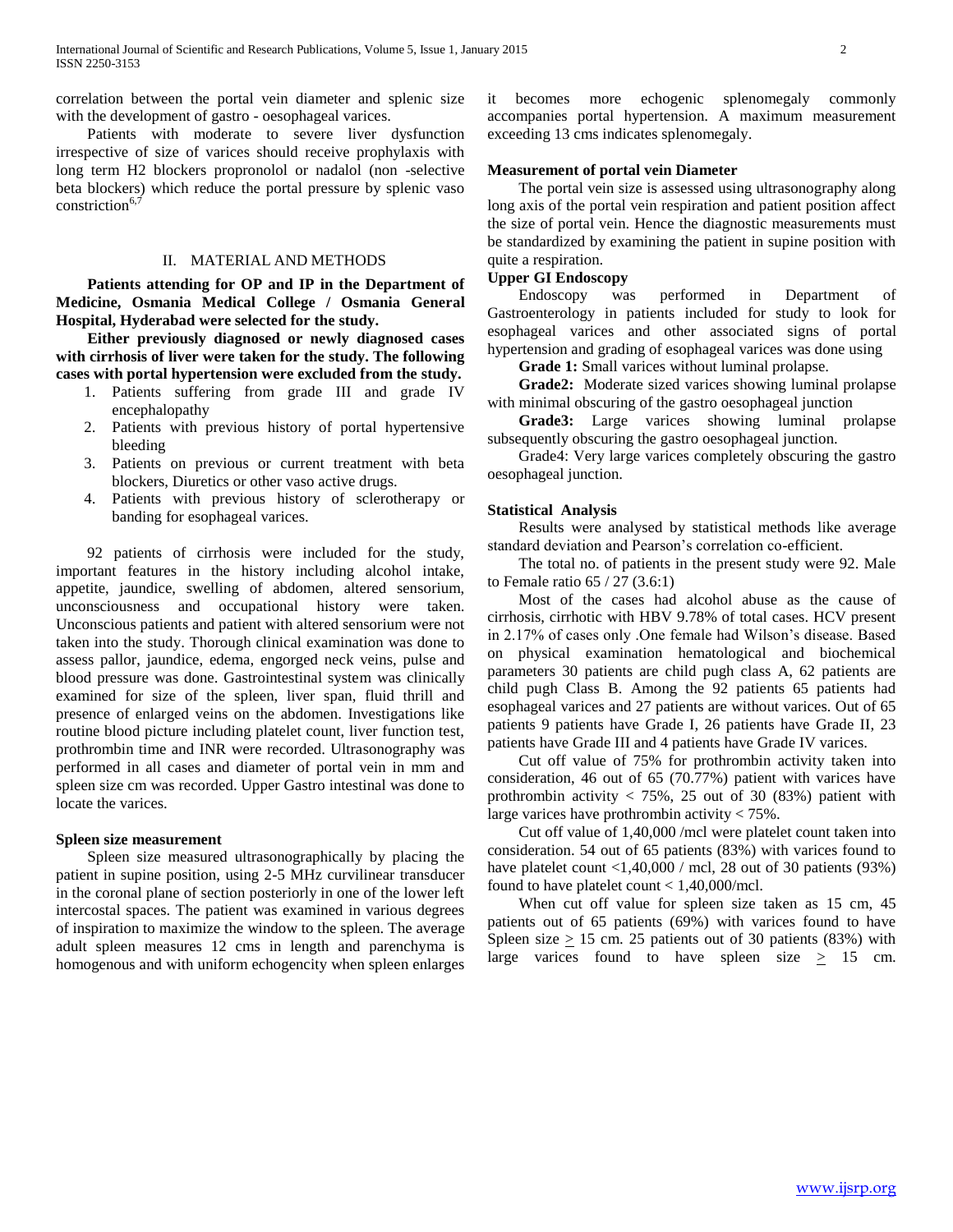

 When cut off values for portal vein diameter taken as 13 mm, 53 out of 65 patients (81.51%) with varices found to have portal vein diameter  $\geq$  13 mm, 27 patients out of 30 patients (90%) with large varices found to have portalvein diameter  $\geq$  13mm.



 **Clinical Biochemical and ultrasonographic Parameters: Statistical significance of difference between patients with varices and without varices.**

| <b>Variables</b>                     | <b>Patient</b><br>with<br><b>Varices</b> | <b>Patients without varices</b> | P Value (t test done) |
|--------------------------------------|------------------------------------------|---------------------------------|-----------------------|
| Male & Female                        | 54/11                                    | 27/9                            |                       |
| Albumin $g/d$ *                      | $2.6 \pm 0.5$                            | $2.93 \pm 0.5$                  |                       |
| Bilirubin mg/dL *                    | $2.44 \pm 1.16$                          | $1.77 + 0.59$                   |                       |
| Platelet count /µL                   | 1.14, $561 \pm 54$                       | $1.58,611.11 \pm 31.89$         | $0.001$ ***           |
| Prothrombin activity*                | $72.83 + 12.24$                          | $90.33 + 9.3$                   | $0.001$ ***           |
| Portal vein diameter mm <sup>*</sup> | $13.09 + 2.12$                           | $11.10 + 0.8$                   | $\leq 0.001$ ***      |
| Spleen Size cm*                      | $15.20 + 1.4$                            | $14 + 1.14$                     | $< 0.01*$             |

 $*$  Expressed in term of mean  $+$  SD.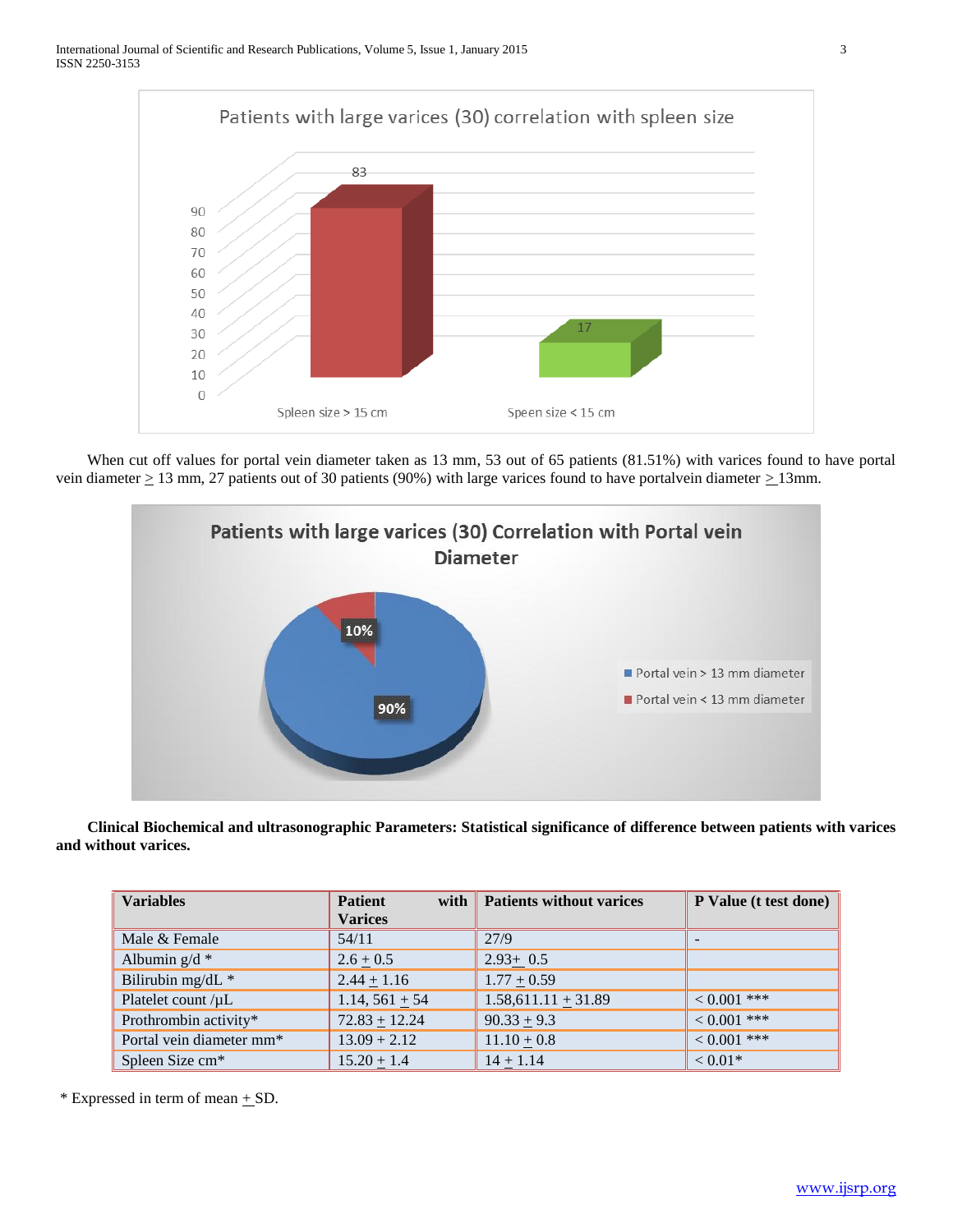Mean values of different variables are compared between patients with varices (65 out of 92) and those without varices (28 out of 92). Linear correlation revealed significant correlation between presence of varices and platelet count (P values < 0.001\*\*\*), Prothrombin activity (P Value < 0.001\*\*\*), Portal vein Diameter (P Values < 0.001 \*\*\*) Spleen size (P value < 0.01\*\*).

## III. DISCUSSION

 Esophageal varices is a serious consequence of portal hypertension. The first appearance and subsequent growth of gastro esophageal varices following diagnosis cirrhosis is approximately 7% per year.

 The precipitating event is not known, but may be an inflammatory response or infection, on a back ground of raised intravariceal pressure<sup>8</sup>. The first variceal hemorrhage occurs within the first year after diagnosis of varices in approximately 12% depending on the size of varices, red signs on varices and the degree of liver dysfunction, which are the best predictors of bleeding<sup>9</sup>.

 In 1996, AASLD (American Association for the study of Liver disease) single topic symposium on portal hypertension recommended that cirrhotic should be screened endoscopically for the presence of varices if and when there is a clinical evidence of portal hypertension Eg: Low platelet count < 140 x  $10^9$  / L, enlarged portal vein diameter > 13 mm<sup>10</sup>.

 Chalasani et al found that of 346 patients presence of splenomegaly on examination and platelet count  $<$  88 x 10<sup>3</sup>/uL were independent risk factors for presence of large varices $11$ .

 In a study by Piletti et al low platelet count, high prothrombin time, presence of spider Angiomata were independent risk factors for the presence of varices $12$ .

Platelet count < 88 x  $10^3$  / uL was found to be significantly associated with presence of varices by Zamn et  $al<sup>13</sup>$ .

 Gill et al identified esophageal varices in 70% cases when surveillance endoscopy was performed only in cirrhotic patients with platelet count  $< 140$ , 000 u/L INR  $> 105$  and portal vein diameter  $> 13$  mm<sup>14</sup>.

 Schepis et al found in their study in cirrhotic patients that prothromin activity < 70%, platelet count  $\langle 100 \times 10^{9} \rangle L$ , portal vein diameter > 13 mm are non invasive predictors of varices (Hepatology Vol 33 in 2001)<sup>15</sup>.

 Sudhindra D. Lakshman Kumar et al found in his study that portal vein diameter > 13 mm spleen size > 14 cm splenic vein > 14 cm splenic vein > 14 mm are indicators of varices JAPI Vol 5, Dec  $2003^{16}$ .

 Shahid Sarwar et al (JCPSP 2005 Vol. 15) found that Serum Albumin <2.95 gm/dL platelet count <88 x  $10^3$ /uL portal vein diameter  $> 11$  mm are non-endoscopic predictors of varices.<sup>17</sup>

 Hence in this present study in measurement of portal size, spleen size by ultrasonography, and biochemical parameter platelet count, prothrombin activity are included. Identification of non- invasive predictor enable us to carry out upper gastrointestinal endoscopy in selected group of patients thus avoiding unnecessary intervention and at the same time not missing the patients at risk of bleeding.

 In this present study 65 patients have varices. Out of 65 patients 30 patients have large varices (Grade III, Grade IV). Out of 65, 53 patients with varices have portal vein diameter  $> 13$ mm (81.5%).

 In the patients with large varices that is out of 30 patients with large varices, 27 patients have portal vein diameter  $> 13$ mm, sensitivity 90%.

Hence, portal vein diameter  $> 13$  mm can be considered as a non-invasive predictor of esophageal varices.

 Out of 65 patients with varices 12 patients have portal vein diameter < 13 mm.All these 12 patients have small varices who are less prone for bleeding. Width of portal vein on ultrasonographic examination is indirect indicator of portal pressure which is responsible for development of varices.

 Out of 65, 45 (69.73%) patients with varices have spleen size > 15 cms. The patients with large varices that is out of 30, 25 patients have spleen size > 15 cm sensitivity 8.3%.

 Out of 65 patients with varices 54 have low platelet count 83%. Out of 30 patients 25 patients have platelet count < 1, 40,000/uL sensitivity 83%. Low platelet count is implicated in recent studies to be associated with esophageal varices. Splenic sequestration and antibody mediated destruction of platelets has been thought to be the cause of thrombocytopenia in patients with cirrhosis.

 Out of 65 patients with varices, 46 have prothrombin activity.  $< 75\%$  (70.77%). Out of 30 with large varices, 28 patients have prothrombin activity , < 75% (93%) low prothrombin activity is an indicator of deranged hepatic function. The degree of hepatic dysfunction likely affects the development of portal hypertension via humoral factors and thus the development of varices.

When portal vein diameter  $> 13$  mm taken as a predictor, of 65 patients with varices, 12 patients were missed the diagnosis of varices.

When the other predictors, Spleen size  $> 15$  cm, Platelet count  $< 1,40,000 /$  uL, Prothrombin activity  $< 75%$  are also taken into consideration none of 65 patients with varices were missed the diagnosis of varices.

 Out of 27 patients without varices 17 patients (62.96%) had portal vein diameter  $<$  13 mm, spleen size  $<$  15 cms, platelet count  $< 140,000 / uL$  in these patients endoscopy can be safely avoided.

 Considering the significant morbidity and mortality associated with variceal bleed, it will be safe to have few endoscopies of patients without varices rather than missing patients with any of the non-endoscopic predictors (like portal vein diameter  $> 13$  mm, spleen size  $> 15$  cms, platelet count  $<$ 140,000 / uL, prothrombin activity  $\langle 75\% \rangle$ , at the same time reducing number of patients with no esophageal varices undergoing surveillance endoscopies. These predictors should be used only to supplement and not to supplant clinical judgement.

# IV. CONCLUSIONS

Measurement of portal vein diameter (> 13 mm) ultrasonographically is an independent non – invasive predictor of presence of Esophageal Varices in patients with cirrhosis with portal Hypertension.